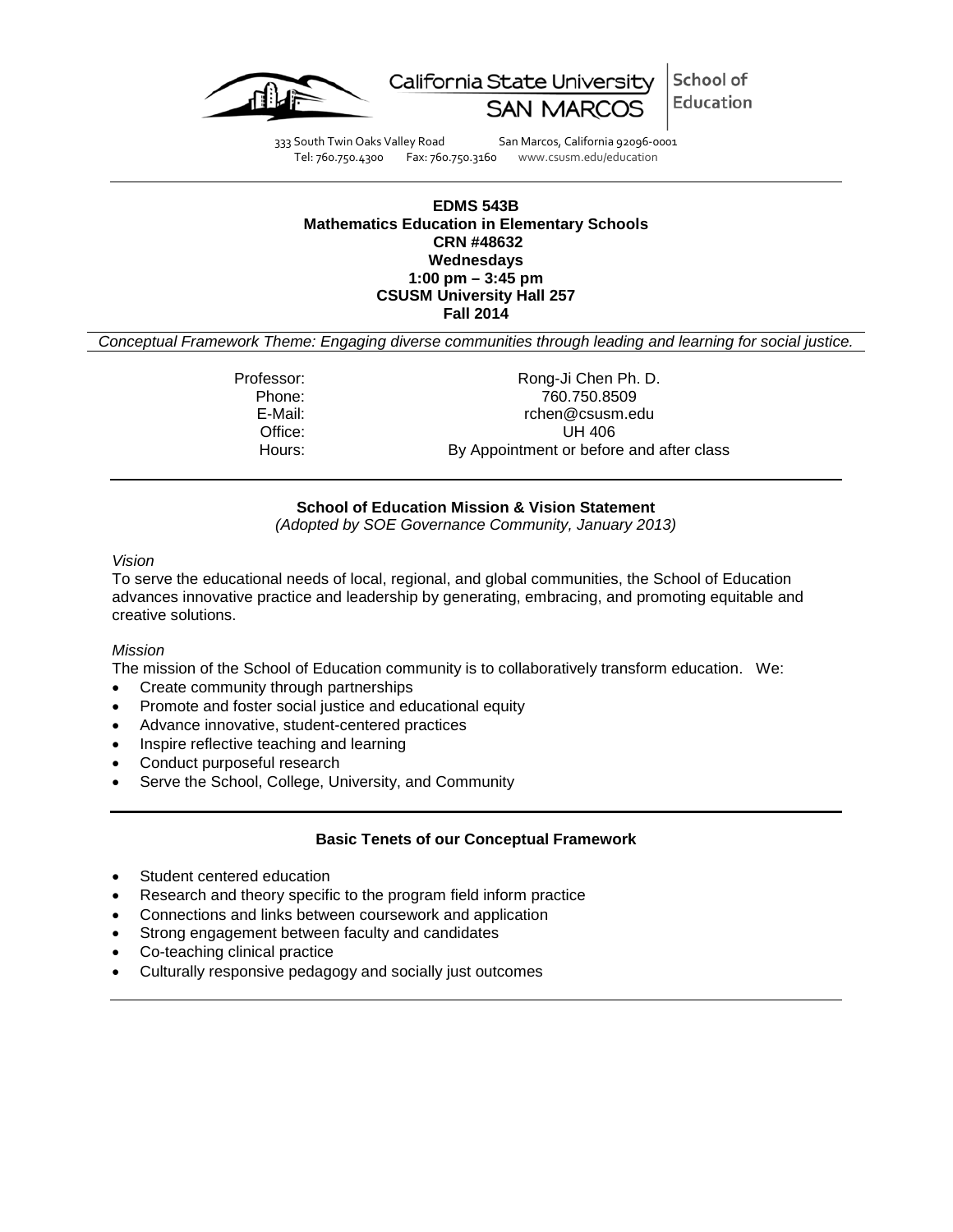## **COURSE DESCRIPTION**

Focuses on how children develop mathematical understanding; children's mathematical thinking; curriculum development; methods, materials, planning, organization, and assessment in various elementary school curricula; and curriculum integration. Methods of cross-cultural language and academic development are integrated into the course. *Enrollment restricted to students in the ICP.*

### **Course Prerequisites**

Admission to the Integrated Credential Program

#### **Course Objectives**

Learning to teach mathematics well is challenging and, therefore, this course is but one stage in your process of becoming a mathematics teacher. We are expected to: (a) increase our skills at listening to students and asking questions, (b) develop an understanding of children's content specific thinking, (c) develop strategies to create a classroom environment that promotes the investigation and growth of mathematical ideas and to ensure the success of all students in multi-cultural settings, (d) deepen our understanding of the mathematics taught at the elementary school level, including such topics as place value, base systems, number theory, fractions, proportions, statistics, and algebra, (e) develop an understanding of the current issues and best practices in mathematics education, (f) develop a familiarity with the NCTM standards and Common Core State Standards, (g) understand the nature, purposes, and application of mathematics assessment and its relationship with curriculum, teaching, and learning, and (h) learn to teach content specific concepts using effective and appropriate strategies, including the educational use of technology.

### **Required Texts**

- Kamii, C. (2004). *Young children continue to reinvent arithmetic*. New York: Teachers College Press.
- California Department of Education (2010). Common core state standards for mathematics. Sacramento, CA: Author.<http://www.cde.ca.gov/ci/cc/>(PDF, free download)
- National Council of Teachers of Mathematics (NCTM) (2014). *Principles to actions: Ensuring mathematics success for all*. Reston, VA: Author.<http://www.nctm.org/PrinciplestoActions/> (eBook/PDF \$5 or print edition \$29)
- Several other readings are required and will be available for download.

## **Recommended Texts**

- Burns, M. (2007). About teaching mathematics: A K-8 resource (3rd Ed.). Sausalito, CA: Math Solutions Publications.
- Carpenter, T. P., Fennema, E., Franke, M. L., Levi, L., & Empson, S. B. (1999). Children's mathematics: Cognitively guided instruction. Portsmouth, NH: Heinemann.
- Carpenter, T. P., Franke, M. L., & Levi, L. (2003). Thinking mathematically: Integrating arithmetic & algebra in elementary school. Portsmouth, NH: Heinemann.
- Empson, S. B., & Levi, L. (2011). Extending children's mathematics: Fractions and decimals. Portsmouth, NH: Heinemann.
- **EXECT** Lampert, M. (2001). Teaching problems and the problems of teaching. New Haven, CT: Yale University Press.
- Small, M. (2012). Good questions: Great ways to differentiate mathematics instruction (2nd Ed.). New York: Teachers College Press.
- NCTM's professional journal: Teaching Children Mathematics, see<http://www.nctm.org/publications/toc.aspx?jrnl=tcm>
- Van de Walle, J. A., Karp, K. M., & Bay-Williams, J. M. (2013). *Elementary and middle school mathematics: Teaching developmentally* (8th ed.). Boston: Allyn & Bacon.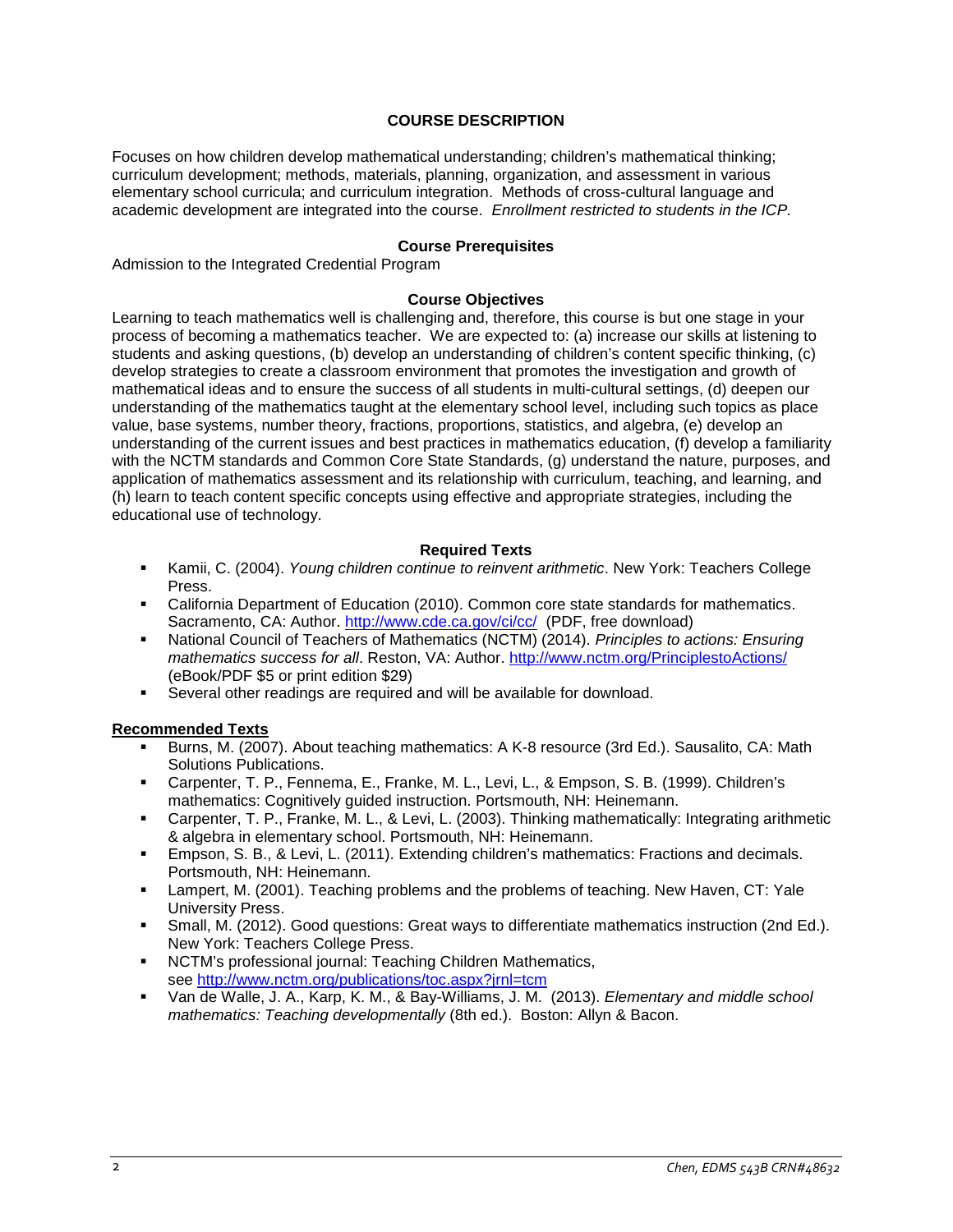### **Authorization to Teach English Learners**

The CSUSM credential program has been specifically designed to prepare teachers for the diversity of languages often encountered in California public school classrooms. The authorization to teach English learners is met through the infusion of content and experiences within the credential program as well as additional coursework. Students successfully completing this program receive a credential with authorization to teach English learners. (*Approved by CCTC in SB2042 Program Standards, August 2002*)

## **STUDENT LEARNING OUTCOMES**

### **Teacher Performance Expectation (TPE) Competencies**

The course objectives, assignments, and assessments have been aligned with the CTC standards for Multiple Subject Credential. This course is designed to help teachers seeking a California teaching credential to develop the skills, knowledge, and attitudes necessary to assist schools and district in implementing effective programs for all students. The successful candidate will be able to merge theory and practice in order to realize a comprehensive and extensive educational program for all students. Primary emphases:

- TPE 1a-Subject Specific Pedagogical Skills for MS Teaching (Mathematics)
- TPE 2-Monitoring Student Learning During Instruction

### **California Teacher Performance Assessment (CalTPA)**

Beginning July 1, 2008 all California credential candidates must successfully complete a state-approved system of teacher performance assessment (TPA), to be embedded in the credential program of preparation. At CSUSM this assessment system is called the CalTPA or the TPA for short.

To assist your successful completion of the TPA, a series of informational seminars are offered over the course of the program. TPA related questions and logistical concerns are to be addressed during the seminars. Your attendance to TPA seminars will greatly contribute to your success on the assessment.

Additionally, SOE classes use common pedagogical language, lesson plans (lesson designs), and unit plans (unit designs) in order to support and ensure your success on the TPA and more importantly in your credential program.

The CalTPA Candidate Handbook, TPA seminar schedule, and other TPA support materials can be found on the SOE website:<http://www.csusm.edu/education/CalTPA/ProgramMaterialsTPA.html>

#### **Assessment of Professional Dispositions**

Assessing a candidate's dispositions within a professional preparation program is recognition that teaching and working with learners of all ages requires not only specific content knowledge and pedagogical skills, but positive attitudes about multiple dimensions of the profession. The School of Education has identified six dispositions – social justice and equity, collaboration, critical thinking, professional ethics, reflective teaching and learning, and life-long learning—and developed an assessment rubric. For each dispositional element, there are three levels of performance - *unacceptable*, *initial target*, and *advanced target*. The description and rubric for the three levels of performance offer measurable behaviors and examples.

The assessment is designed to provide candidates with ongoing feedback for their growth in professional dispositions and includes a self-assessment by the candidate. The dispositions and rubric are presented, explained and assessed in one or more designated courses in each program as well as in clinical practice. Based upon assessment feedback candidates will compose a reflection that becomes part of the candidate's Teaching Performance Expectation portfolio. Candidates are expected to meet the level of *initial target* during the program.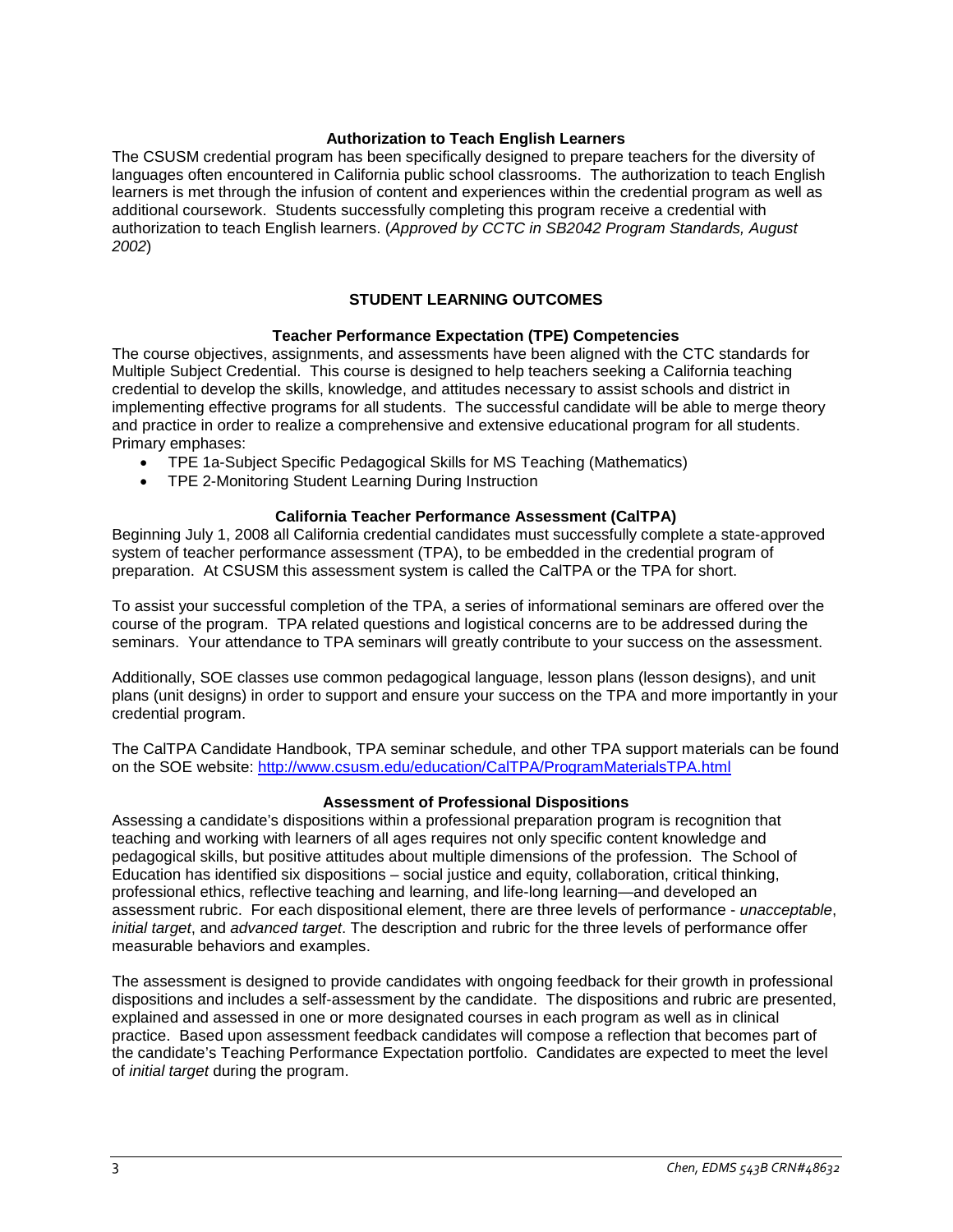#### **School of Education Attendance Policy**

Due to the dynamic and interactive nature of courses in the School of Education, all students are expected to attend all classes and participate actively. At a minimum, students must attend more than 80% of class time, or s/he may not receive a passing grade for the course at the discretion of the instructor. Individual instructors may adopt more stringent attendance requirements. Should the student have extenuating circumstances, s/he should contact the instructor as soon as possible. *(Adopted by the COE Governance Community, December, 1997).*

**This course:** Teacher education is a professional preparation program. Therefore, candidates missing more than one class session cannot earn an A or A-. Candidates missing more than two class sessions cannot earn a B or B+. Candidates missing more than three classes cannot earn a C+. Arriving late or leaving early by more than 20 minutes counts as an absence. Notifying the instructor does not constitute an excuse. All assignments must be turned in on due date even in case of an absence.

### **Students with Disabilities Requiring Reasonable Accommodations**

Students with disabilities who require reasonable accommodations must be approved for services by providing appropriate and recent documentation to the Office of Disable Student Services (DSS). This office is located in Craven Hall 4300, and can be contacted by phone at (760) 750-4905, or TTY (760) 750-4909. Students authorized by DSS to receive reasonable accommodations should meet with their instructor during office hours or, in order to ensure confidentiality, in a more private setting.

### **All University Writing Requirement**

The CSUSM writing requirement of 2500 words is met through the completion of course assignments. Therefore, all writing will be looked at for content, organization, grammar, spelling, and format. For this class please use APA Manual, 6th edition (see a guide at [http://owl.english.purdue.edu/owl/section/2/10/\)](http://owl.english.purdue.edu/owl/section/2/10/).

### **CSUSM Academic Honesty Policy**

"Students will be expected to adhere to standards of academic honesty and integrity, as outlined in the Student Academic Honesty Policy. All written work and oral presentation assignments must be original work. All ideas/materials that are borrowed from other sources must have appropriate references to the original sources. Any quoted material should give credit to the source and be punctuated with quotation marks.

Students are responsible for honest completion of their work including examinations. There will be no tolerance for infractions. If you believe there has been an infraction by someone in the class, please bring it to the instructor's attention. The instructor reserves the right to discipline any student for academic dishonesty in accordance with the general rules and regulations of the university. Disciplinary action may include the lowering of grades and/or the assignment of a failing grade for an exam, assignment, or the class as a whole."

Incidents of Academic Dishonesty will be reported to the Dean of Students. Sanctions at the University level may include suspension or expulsion from the University.

#### **Plagiarism:**

As an educator, it is expected that each student will do his/her own work, and contribute equally to group projects and processes. Plagiarism or cheating is unacceptable under any circumstances. If you are in doubt about whether your work is paraphrased or plagiarized see the Plagiarism Prevention for Students website http://library.csusm.edu/plagiarism/index.html. If there are questions about academic honesty, please consult the University catalog.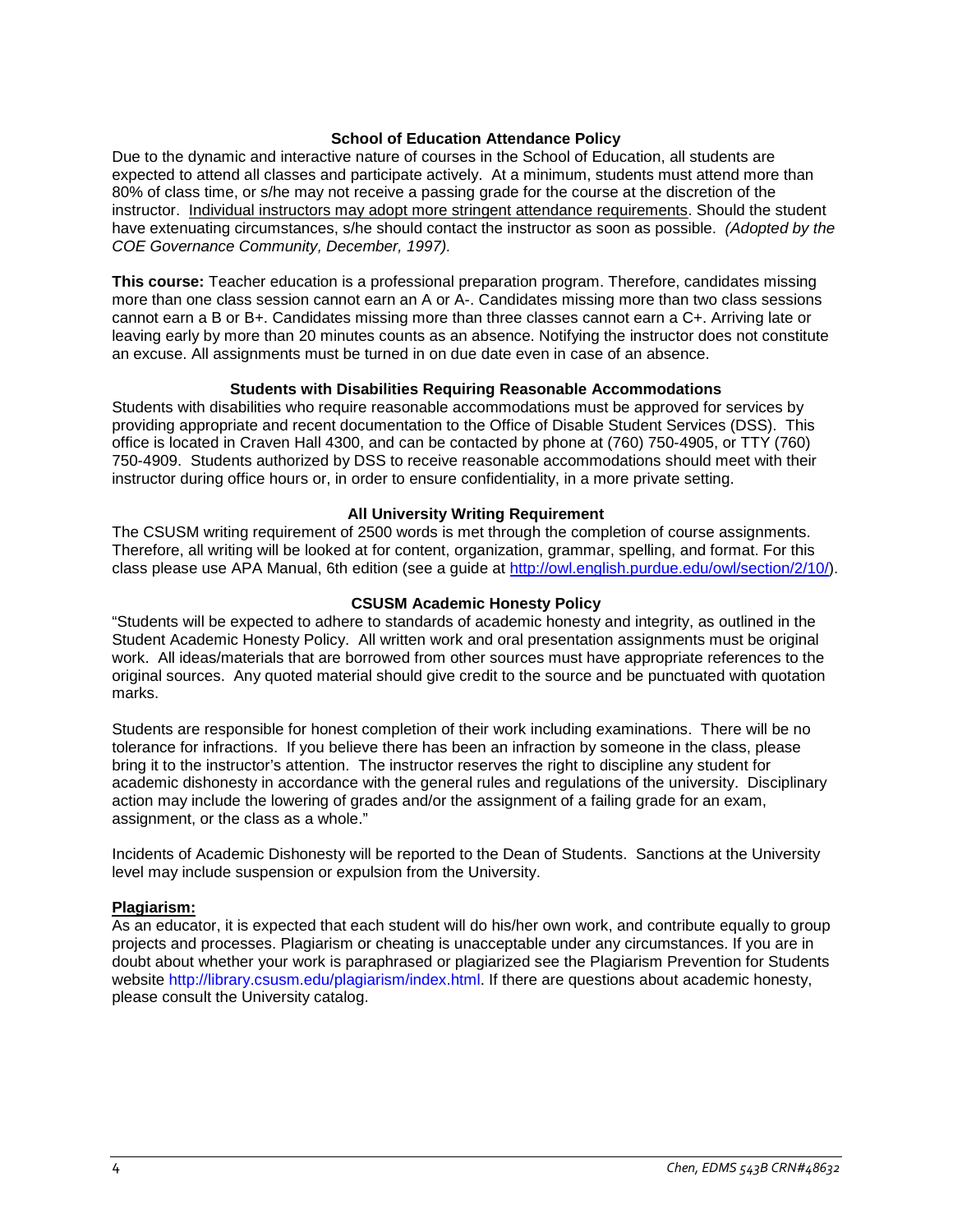## **COURSE REQUIREMENTS**

Teaching and learning require engaged and reflective participants. It is essential that you prepare carefully for class, be ready to discuss readings and assignments thoughtfully, and actively participate in all class activities. Here is a list of the assignments and requirements, followed by descriptions of each of them:

| <b>Assignment</b>                       | <b>Points</b> | Due Date    |
|-----------------------------------------|---------------|-------------|
| Mathematics autobiography               |               | 9/3         |
| <b>Reflections</b>                      | 20            | ongoing     |
| Unpacking standards                     | 5             | 9/24        |
| Clinical student interview              | 10            | 10/8        |
| Lesson design                           | 25            | 11/5 (draft |
|                                         |               | 10/22       |
| Assessment of problem solving           | 10            | 11/19       |
| Mathematics learning activity           | 10            | varies      |
| Online modules                          | 10            | 11/7 & 12/3 |
| Professional dispositions/participation | 10            | ongoing     |

*Mathematics Autobiography*—This assignment will not be graded but will count as part of your participation grade. This assignment has three components:

- (a) Make a drawing of what comes to mind when you think about mathematics (i.e., what mathematics is to you?). Provide a brief explanation of your drawing.
- (b) Define a mathematician. Write a one-paragraph definition. USE YOUR OWN WORDS AND DEFINITION. Do not use a dictionary or Wikipedia.
- (c) Write a 2-page reflection (double-spaced) on your experience as a mathematics student (you can start at Kindergarten if you wish!). Position yourself concerning how "good" you are in math. Discuss your feelings about math and your perception of yourself as a math learner. Did you feel you were an active participant in your math classes, or you felt that you were mostly an outsider? Did you see personal meanings/purposes in math or just to get a grade and move on?

*Reflections*—Each week you will reflect on the readings, observations, or our class activities. You will submit a reflection *prior to class*. The focus will be on how you make sense of the information rather than a summary. The purpose of the reflections is to prepare you for class discussion and to reflect on your own experiences, beliefs, and theories about mathematics education. There will be time for discussion of the readings so it is imperative that you do the readings each week. The way in which you are asked to reflect may change week to week.

*Unpacking Standards*—You will work with peers and unpack selected California *Common Core State Standards for Mathematics* (CCSS-M). You will explore how the math concepts and skills progress through grade levels in a domain. You will also identify an example (activity, task, problem, or scenario) that addresses particular standards and explain how the example addresses some of the eight standards for mathematical practice.

*Clinical Student Interview* – The purpose is to gain insight into students' mathematical thinking and understanding, to learn how to effectively pose questions and interpret the meaning of students' responses, and to provide you with an opportunity to interact with students. You will conduct a clinical interview with a student to assess his or her understanding of mathematics and problem solving skills. Sample interview questions are provided, but you are encouraged to use your own invention with instructor approval. You will pose mathematical problems/tasks for the student to solve and will ask the student to explain his or her thinking so you may gain insight into his or her mathematical understanding and strategies. You need to submit a 2-page reflective report. Please also include the student's written work (if available). You can work with a peer in the interviewing process, but each needs to write his/her own report. In addition, you may need to share/present your interview findings in class. See the Student Interview Guidelines and a sample interview report on Cougar Courses.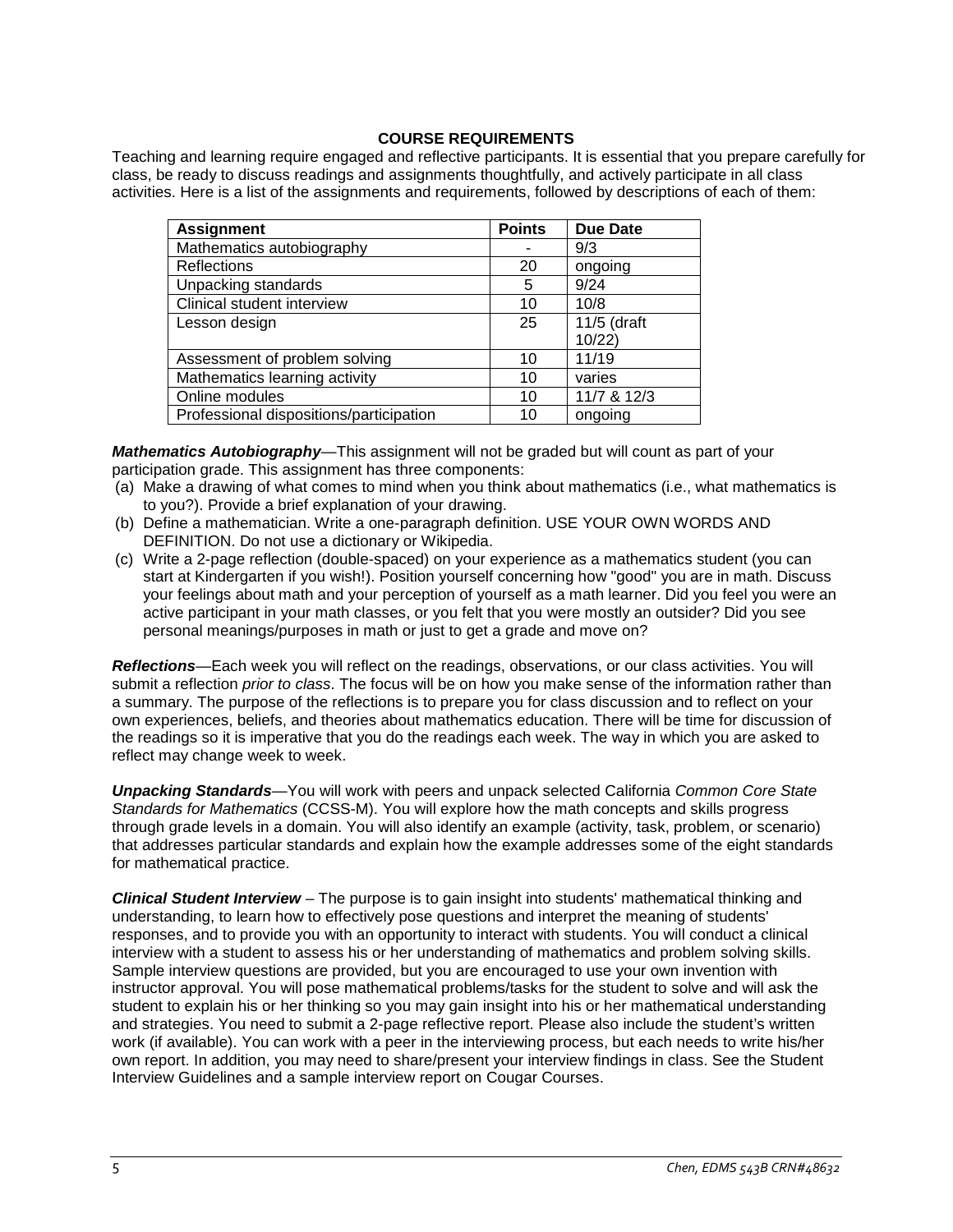*Lesson Design*—You will work with peers and collaboratively design a problem-based math lesson. The lesson needs to focus on student thinking and interaction (Kamii, 2004). It needs to be aligned with Van de Walle's "teaching through problem solving" framework and require a higher-level cognitive demand. You are strongly encouraged but not required to implement the lesson in your practicum/clinical teaching classroom. In addition, videotaping the lesson implementation is a powerful means for an in-depth analysis of the effectiveness of the lesson and student learning.

*Assessment of Problem Solving*—This assignment is intended for group work. Your group will analyze and sort students' solution strategies to a math problem based on the effectiveness of strategies or levels of understanding.

- Stage 1: Collecting students' problem solving strategies. You will pose a math problem to a whole class of students and collect their solution strategies. Or you can obtain students' problem solving strategies from your cooperating teacher.
- Stage 2: Interpreting students' understanding and problem solving skills. You will analyze and sort students' solution strategies into 3 to 4 categories/levels of understanding and effectiveness of strategies. Choose a student from each category/level whose work represents that category/level.
- Stage 3: Reporting. Your group will write and submit a report containing: (1) the problem; (2) an overall summary of student performance; (3) categories or levels of student work; (4) which 3 or 4 students or groups will you choose to represent the categories/levels; (5) why do you choose these students? (6) implications for instruction; and (7) a concluding remark on the assessment process: what worked and what could be done differently? The report should not exceed 3 pages. Attach copies/scans of the chosen students' work.

*Mathematics Learning Activity (MLA)*. The purpose of this assignment is to provide you with opportunities to (1) experience teaching a math activity in a small group setting, (2) reflect on student learning, (3) set up learning centers in a classroom and rotate students through various activities.

We will get into MLA teams. Each team will select a math topic in K-8 curriculum, and each team member will be responsible for conducting an activity within the team's topic (e.g., number sense, algebraic thinking, geometry). That is, each member will teach the math concepts/skills in the activity to your peers that are not on the team in a learning center type format. For example, if your team has 5 members, there will be 5 math activities. Your team will set up 5 learning centers in our class. Each of you will conduct your activity at a learning center. The rest of the class will form into 5 groups, and they will rotate through the 5 learning centers/activities. It means that you have the opportunity to do your activity 5 times, and chances are you will modify the activity to meet the participants' needs. See the course schedule for presentation dates.

Suggested math learning activities will be provided in class and/or on Cougar Courses. You may choose an activity from the course texts or other resources. You are welcome to design your own activity. Choose/design an activity that helps the class understand the "big ideas" in math education and that demonstrates various instructional strategies. Your goal is to engage your peer teacher candidates in advancing their understanding of the key ideas, frameworks, effective teaching strategies, and so on. At any rate, your activity should be planned and/or adapted to show evidence of higher-order thinking (no bingo games!). Each individual activity should take about 8-10 minutes. Therefore, if the activity as the way it is described is too short or too long, you need to adapt it to fit the time frame.

After you have conducted your MLA, you need to submit a reflection.

**Online Modules**—There will be a few online sessions. You need to complete a learning module for each online session. The modules will be posted on Cougar Courses.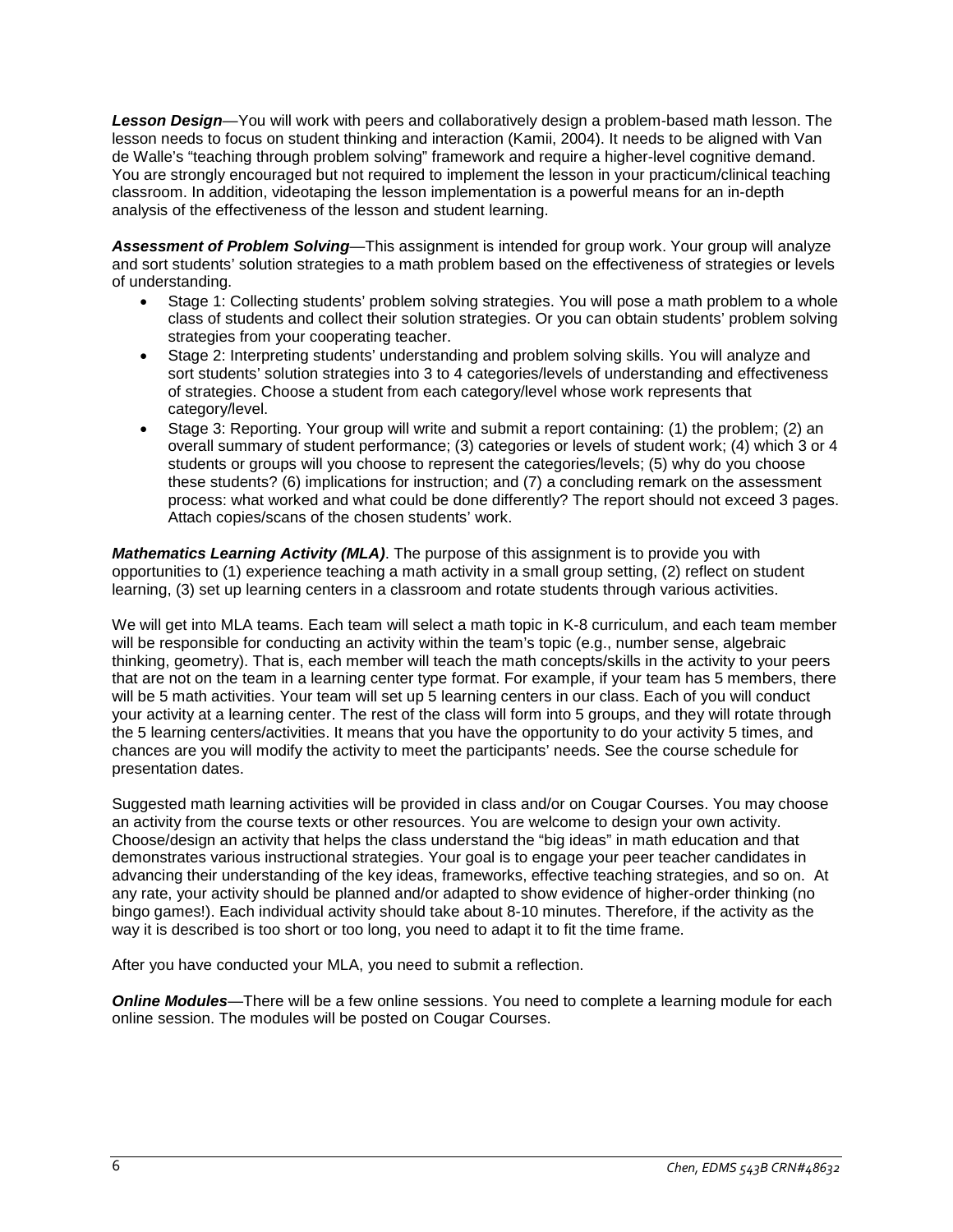*Professional Dispositions & Participation*—You are expected to actively participate in in-class and online discussions, group work, presentations, and hands-on activities throughout the course. A positive professional disposition includes a willingness to consider and discuss new ideas objectively, curiosity, perseverance, and seriousness about improving one's self as a teacher. It can also include a sense of humor and social intelligence (e.g., the tact and ability to make others feel comfortable and to contribute).

### **Assignment Policy**

All assignments, requirements, due dates, and scoring rubrics will be available through Cougar Courses. You are responsible to track your grades and progress in the course. In order to successfully complete this course, all assignments must be completed at an acceptable level noted on assignment directions and rubrics. Each written assignment is expected to have a clear organizational presentation and be free of grammar, punctuation, or spelling errors. There will be a reduction in points for the above-mentioned errors. All assignments are due by 11 p.m. on the due date, unless specified otherwise. Reading reflections are typically due in class.

*Late assignment policy*: 10% deduction for being one day late, 20% deduction two days late, 30% deduction three days late, and so on. After a week, no assignments will be accepted. If extraordinary circumstances occur, please contact the instructor BEFORE the deadline.

## **Grading Standards**

|                   | Final grades are calculated on the standard of: |                  |        |
|-------------------|-------------------------------------------------|------------------|--------|
| A: 93% - 100%     | A-: 90% - 92%                                   | B+: 87% - 89%    | B: 83% |
| - 86%             |                                                 |                  |        |
| $B - 80\% - 82\%$ | C+: 77% - 79%                                   | $C: 73\% - 76\%$ | .C-1   |
| 70% - 72%         |                                                 |                  |        |
| $D: 60\% - 69\%$  | F: below 60                                     |                  |        |

Failure to complete this course with a grade of C+ or higher will prohibit a teacher candidate from continuing the teaching credential program.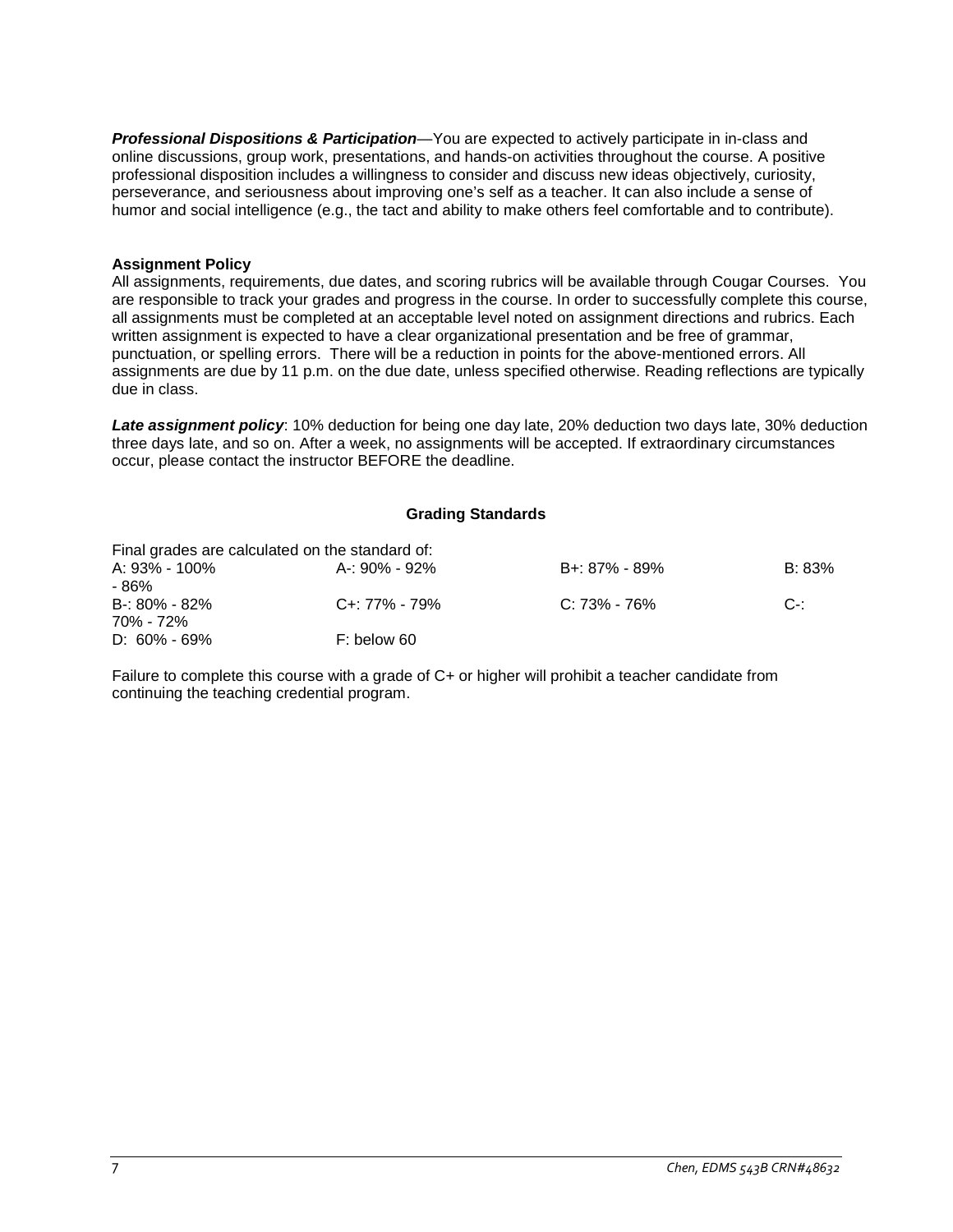# **TENTATIVE COURSE SCHEDULE**

The dynamic nature of teaching and learning makes it hard to establish a set schedule. Please note that modifications will likely to occur at the discretion of the instructor.

|             | modifications will likely to occur at the discretion of the instructor.                             |                                            |
|-------------|-----------------------------------------------------------------------------------------------------|--------------------------------------------|
| <b>Date</b> | <b>Session, Topics, &amp; Essential Questions</b>                                                   | <b>Reading &amp;</b><br><b>Assignments</b> |
| 8/27        | 1. Building a math learning community                                                               | Course syllabus                            |
|             | - Course overview                                                                                   |                                            |
|             | - What are characteristics of an effective math classroom?                                          |                                            |
| 9/3         | 2. Students as young mathematicians in a community of learners                                      | Kamii, ch. 1-3                             |
|             | - What does it mean to "do mathematics"?                                                            | <b>Math</b>                                |
|             | - Affective factors in learning; student interactions.                                              | autobiography<br><b>Reflection 1</b>       |
| 9/10        | 3. Challenging students with rich math tasks                                                        | Kamii, ch. 4-5                             |
|             | - Different levels of cognitive demand of math tasks                                                | <b>Reflection 2</b>                        |
|             | - MLA & learning centers                                                                            |                                            |
| 9/17        | 4. Unpacking math standards                                                                         | California CCSS                            |
|             | - Common Core State Standards                                                                       | PtA: pp. 1-29                              |
|             | Planning time for math standards activity-bring your laptop or                                      | <b>Reflection 3</b>                        |
|             | tablet.<br><b>Math standards presentations</b>                                                      |                                            |
| 9/24        | 5. Lesson design: Teaching through problem solving (1)                                              | Van de Walle et al.                        |
|             | - The art of listening to students and asking good questions                                        | ch.3                                       |
|             | - Designing and selecting math tasks for higher-order thinking                                      | <b>Unpacking</b>                           |
|             |                                                                                                     | standards                                  |
| 10/1        | 6. Lesson design: Teaching through problem solving (2)                                              | Van de Walle et al.                        |
|             | - Designing problem-based lessons                                                                   | ch.4                                       |
|             | Lesson plan workshop: Bring ideas & materials                                                       | <b>Reflection 4</b>                        |
|             | <b>MLA team 1 presentation</b>                                                                      |                                            |
| 10/8        | 7. Assessment of students' thinking in mathematics                                                  | <b>Articles TBD</b>                        |
|             | - Assessment strategies and their purposes                                                          | <b>Reflection 5</b>                        |
| 10/15       | - Rubrics and scoring<br>8. Children's number sense: Introduction to Cognitively Guided Instruction | <b>Student interview</b>                   |
|             | (CGI)                                                                                               | Carpenter et al.<br>(1996)                 |
|             | What are some types and structures of math problems? How do students                                | PtA: pp. 29-57                             |
|             | solve problems? How do we help children develop number sense?                                       | <b>Reflection 6</b>                        |
|             | <b>MLA team 2 presentation</b>                                                                      |                                            |
| 10/22       | 9. Using tools/technology for developing number sense and place-value                               | Burns (2007), pp.                          |
|             | concepts                                                                                            | 33-36.                                     |
|             | How do we provide opportunities for hands-on explorations of                                        | Puchner et al.                             |
|             | mathematics? How can manipulatives help or fail to help children construct                          | (2008)                                     |
|             | math ideas?                                                                                         | <b>Reflection 7</b>                        |
|             | <b>MLA team 3 presentation</b>                                                                      | Lesson design                              |
|             |                                                                                                     | draft                                      |
| 10/29       | 10. Lesson presentations and discussion (1)                                                         | Kamii, ch. 6-7                             |
|             | How can we maintain the intended cognitive level of a math task? How do                             | <b>Reflection 8</b>                        |
|             | we collect evidence of learning as a means for in-depth reflection on the                           |                                            |
|             | effectiveness of instructional strategies?<br><b>MLA team 4 presentation</b>                        |                                            |
| $11/5$      | 11. Online session                                                                                  | Lesson design                              |
|             | Complete the online module on Cougar Courses by November 7th.                                       |                                            |
| 11/12       | 12. (a) Using models for teaching & learning fractions, (b) Lesson                                  | Empson (1995)                              |
|             | presentations and discussion (2)                                                                    |                                            |
|             | How do we help students understand operations on fractions? What are                                |                                            |
|             | the strengths and limitations of manipulatives for fraction concepts?                               |                                            |